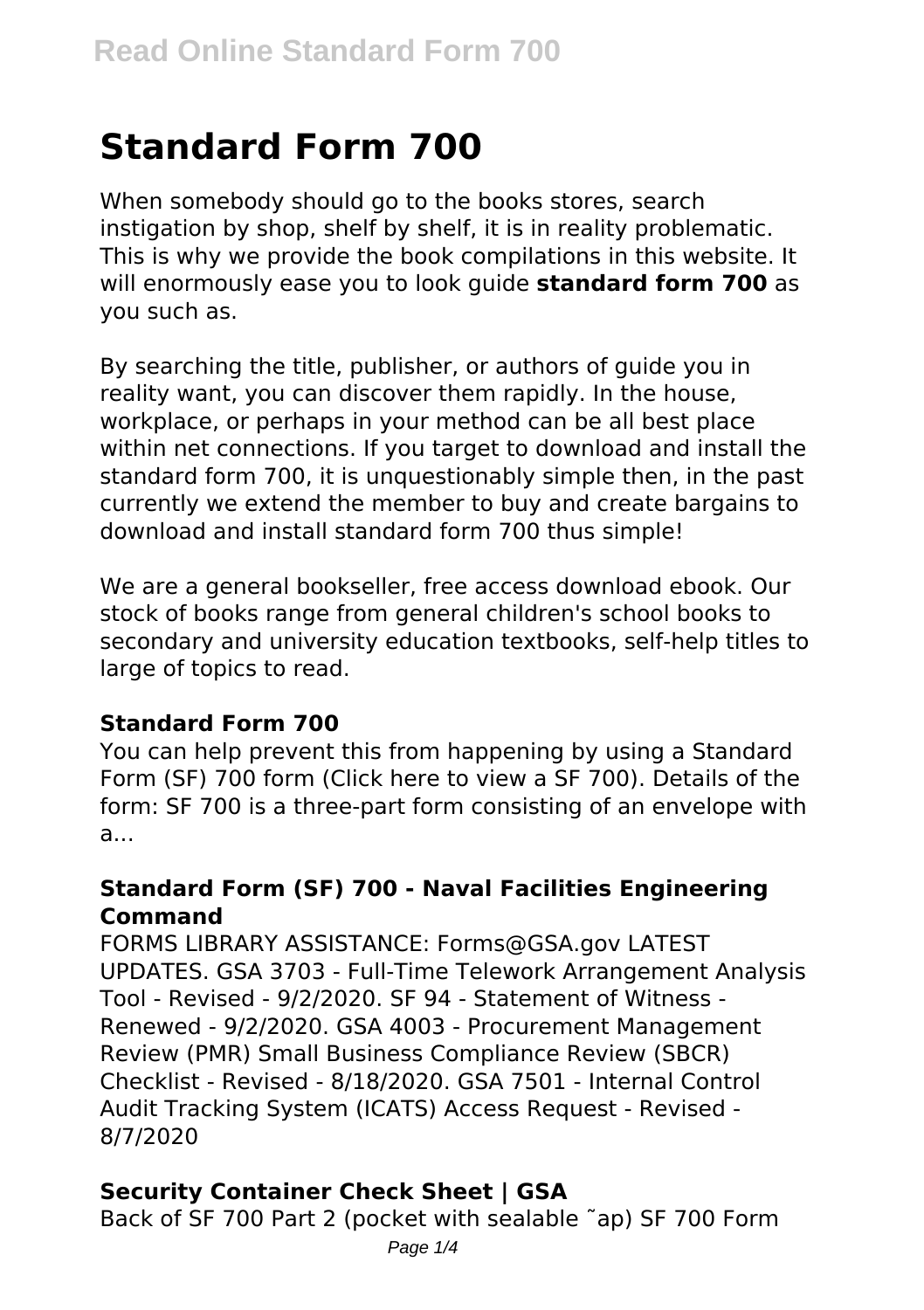The SF 700 Form consists of 3 parts: Part 1 is the top part of the left hand side of the form shown below. Part 2 is the duplicate version under Part 1. It contains a tab that folds over the pocket on the back side of Part 2. Part 2A is the tear o˚ tab on the right of Parts 1 and 2.

## **CONFIDENTIAL TOP SECRET SECRET - CDSE**

Use this step-by-step guideline to fill out the (U) SF Form 700 Security Container Information - dami army pentagon promptly and with perfect precision. The way to complete the Online sf 700 on the internet: To get started on the form, utilize the Fill & Sign Online button or tick the preview image of the form.

## **Sf 700 - Fill Out and Sign Printable PDF Template | signNow**

700-101 STANDARD FORM 700 (8-85) PrescrIbed by GSA/ISOO 32 CFR ?'03 . NSN 7540-01-214-5372 :J: l ...

## **U.S. Department of Defense**

Pub/Form IDN: Pub/Form PIN: Pub/Form Proponent: Pub/Form Status: Product Status: Prescribed Forms/Prescribing Directive : SF FORM 311, SF FORM 702, SF FORM 700, SF FORM 703, SF FORM 704, SF FORM 705, DD FORM 2501, SF FORM 312, SF FORM 712, DOE FORM 5631.20, DA FORM 1965, DA FORM 3964, DA FORM 455, DA FORM 969, DA FORM 1575, SF FORM 701, SF FORM 706, SF FORM 707, SF FORM 708, SF FORM 710, SF ...

## **Army Publishing Directorate**

Standard Forms are used governmentwide for various employment and benefits program purposes. Browse the listing below to download your choice of form(s). On June 26, 2013, the Supreme Court ruled that Section 3 of the Defense of Marriage Act (DOMA) is unconstitutional. As a result of the Supreme Court's decision, the United States Office of ...

## **Standard Forms - OPM.gov**

Convert to standard form. If you wanted to convert into standard form any number/integer then you can use our calculator above. As has been explained above, the standard form is the expression of a number as a power of 10. If you need to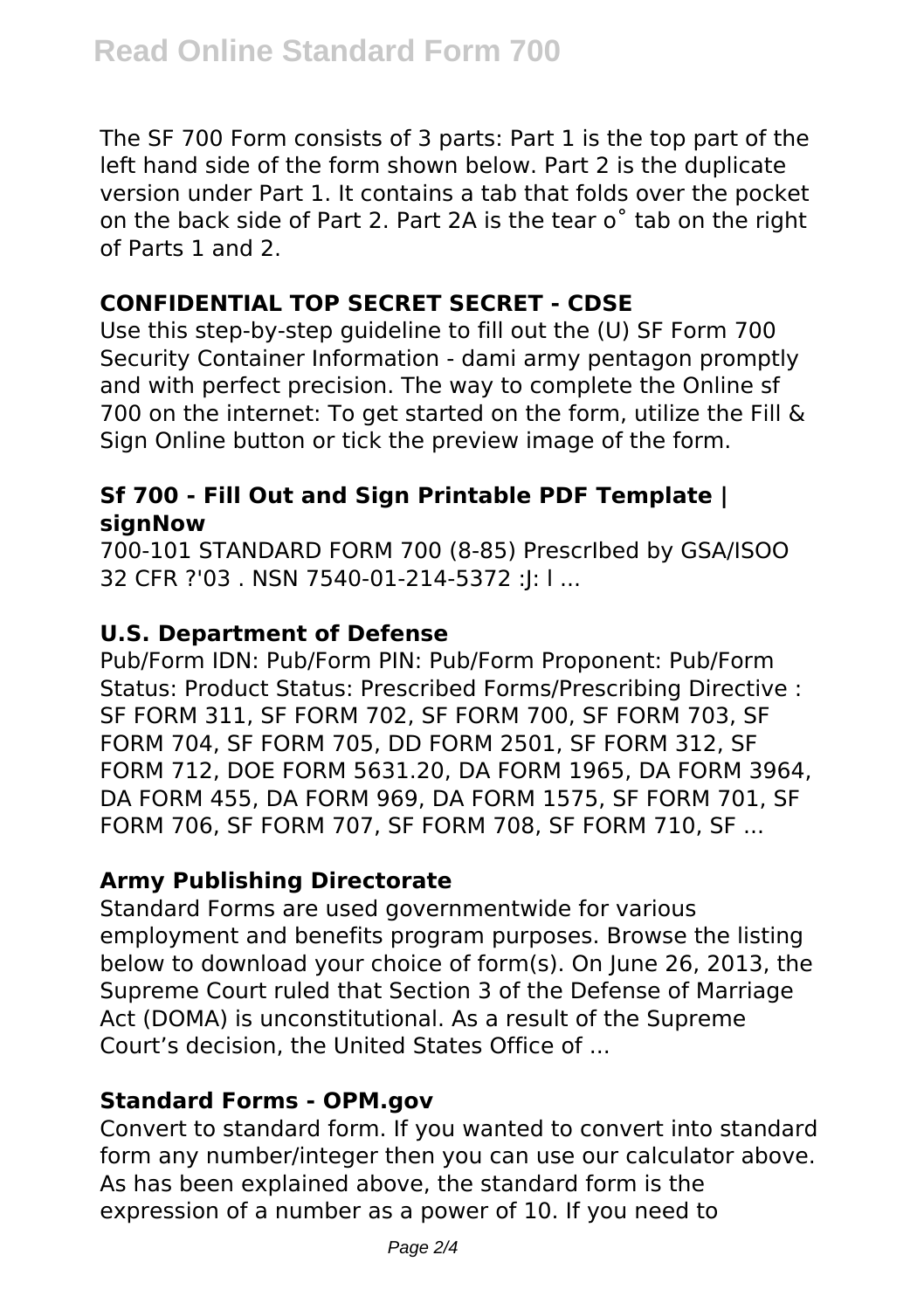represent the number 5688 in standard form, the following steps would be performed.

# **Standard form calculator - Standard form Converter**

STANDARD FORM 702 (11-2010) Prescribed by NARA/ISOO. 32 CFR PART 2001 EO 13526 D A T E. OPENED BY CHECKED BY. GUARD CHECK TIME. NSN 7540-01-213-7900. Created Date:

# **SECURITY CONTAINER CHECK SHEET - National Archives**

Standard Form of a Decimal Number. In Britain this is another name for Scientific Notation, where you write down a number this way:. In this example, 5326.6 is written as 5.3266  $\times$  10 3, because 5326.6 = 5.3266  $\times$  1000 = 5.3266  $\times$  10 3. In other countries it means "not in expanded form" (see Composing and Decomposing Numbers):

## **Standard Form - MATH**

STANDARD FORM 702 (REV. 1/2020) Prescribed by NARA/ISOO 32 CFR PART 2001 EO 13526. D A T E OPENED BY. CHECKED BY GUARD CHECK TIME. Title: Standard Form 702 - Security Container Check Sheet Created Date:

# **SECURITY CONTAINER CHECK SHEET**

SF-700 Security Container Information Form that contains vital information about the security container in which it is located. This information includes location, container number, lock serial number, and contact information if the container is found open and unattended.

# **Standard Forms | National Archives**

Form 700 is a Public Document Public Access Must Be Provided Statements of Economic Interests are public documents. The filing officer must permit any member of the public to inspect and receive a copy of any statement.

## **Form 700 - FPPC Home**

Statements of Economic Interests - Form 700 Every elected official and public employee who makes or influences governmental decisions is required to submit a Statement of Economic Interest, also known as the Form 700. The Form 700